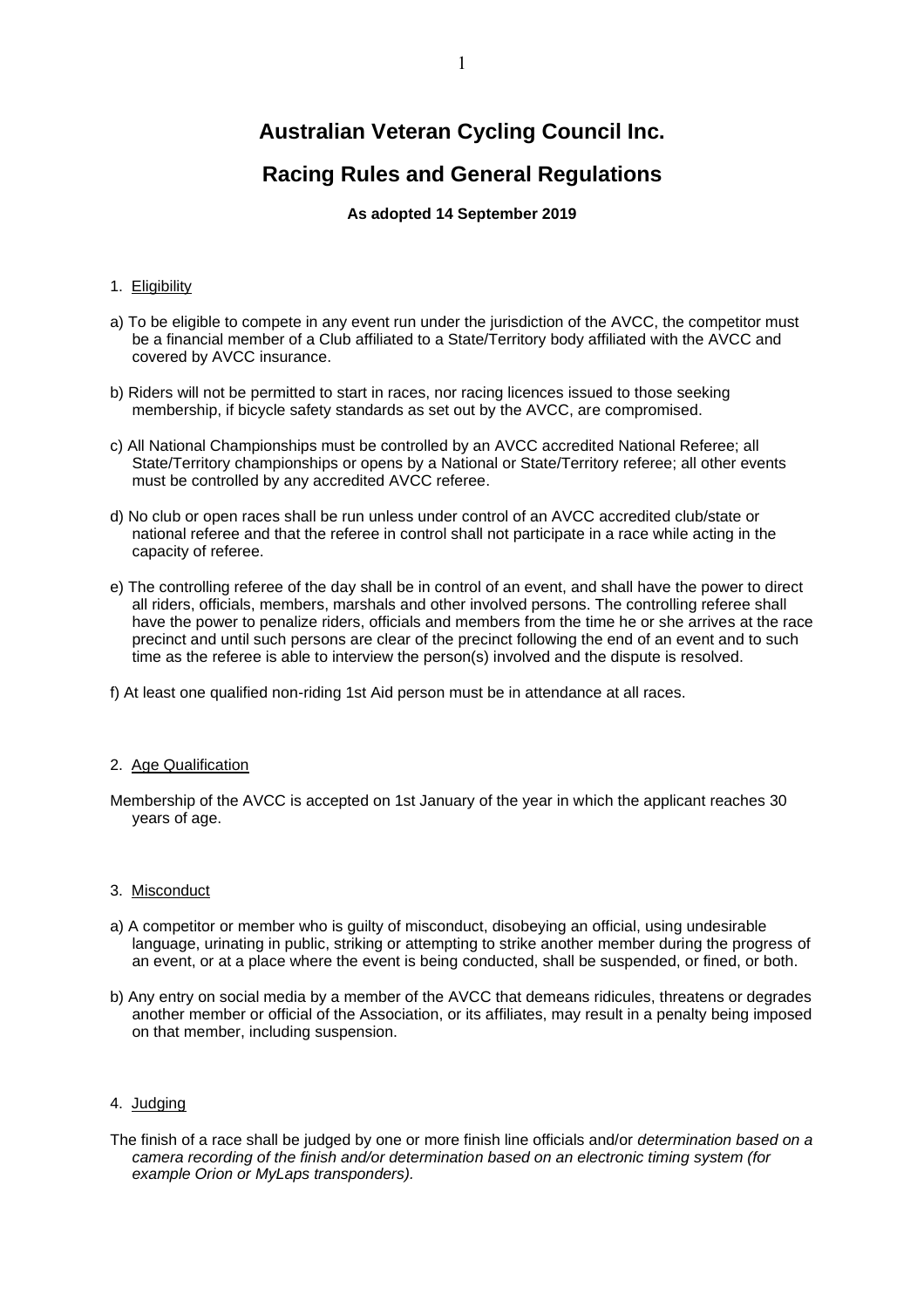# 5. Flags

A black and white chequered flag shall denote a race finish. A red flag denotes danger and cyclists must stop if directed by the official displaying the flag. If a red flag is displayed from an official vehicle in a controlled race, no cyclist may pass the vehicle until the flag has been withdrawn. In states where flags are used, a green flag shall be used to denote that it is safe to proceed, and a red flag to denote riders must halt.

#### 6. Equipment and Clothing

- a) Race numbers must be prominently displayed at all times. Numbers must not be folded or damaged in any way and must be returned after the finish.
- b) An Australian approved and securely fastened helmet conforming to standard AS/NZ/2063 must be worn on the head at all times while riding'. Australian approved teardrop helmets *including other time trial helmets or helmets that cover the ears* cannot be used in road races but shall be allowed in road time trials and track time trials and pursuits'.
- c) Competitors should be neatly attired at the start of a race and at after-race presentations. Racing jerseys must be designed so as to cover the upper arms and shoulders.
- d) Only equipment sanctioned and approved by the AVCC. Inc. shall be permitted in races under its patronage. The bicycle shall be a conventional *triangular* frame made from materials suitable for bicycle construction. The maximum length shall not be more than 185cm. and a width *of* 50cm. Either 650cm, or 700cm wheels, and drop handlebars shall be used.

For Road events two efficient hand brakes and a freewheel shall be used; Disc or conventional brakes may be used; Spinacci and 'Tri' bars are not to be used.

For Road Time Trials it may have either a fixed wheel or freewheel system, standard time trial handlebars *with* handlebar extensions *and* elbow rests.

For Track racing, in Sprints and Scratch races it shall have a fixed rear wheel. In Time Trials and Pursuits freewheel multiple gears, handlebar extensions and elbow rests may be used.

'Flat Bars' (Mountain bike style) shall not be permitted in any of the aforementioned disciplines.

Handlebar ends must be plugged.

- e) It is an offence to compete on any bicycle unless it is mechanically sound and maintained to the highest safety standards. 'Singles' must be securely glued to the rim and road bicycles must be equipped with two efficient, independent brakes.
- f) i. Only conventional racing machines as described in rule 6(d) shall be used in AVCC events and no unfair aerodynamic advantage associated with a bicycle shall be allowed, nor any modifications or construction allowed that jeopardize safety.
- ii. Bicycle gear and brake controls may be modified to accommodate individual needs, however, modified controls will be mounted on conventional handlebars on a conventional bicycle.
- ii. Riders are permitted to carry a mobile phone while racing, however they must stop and dismount in a safe place before making or receiving a call or message. When carried, mobile phones must be switched to 'Silent". At no time during a race may a rider wear headphones (either wired or wireless) or use any other electronic means to communicate with third parties while still riding.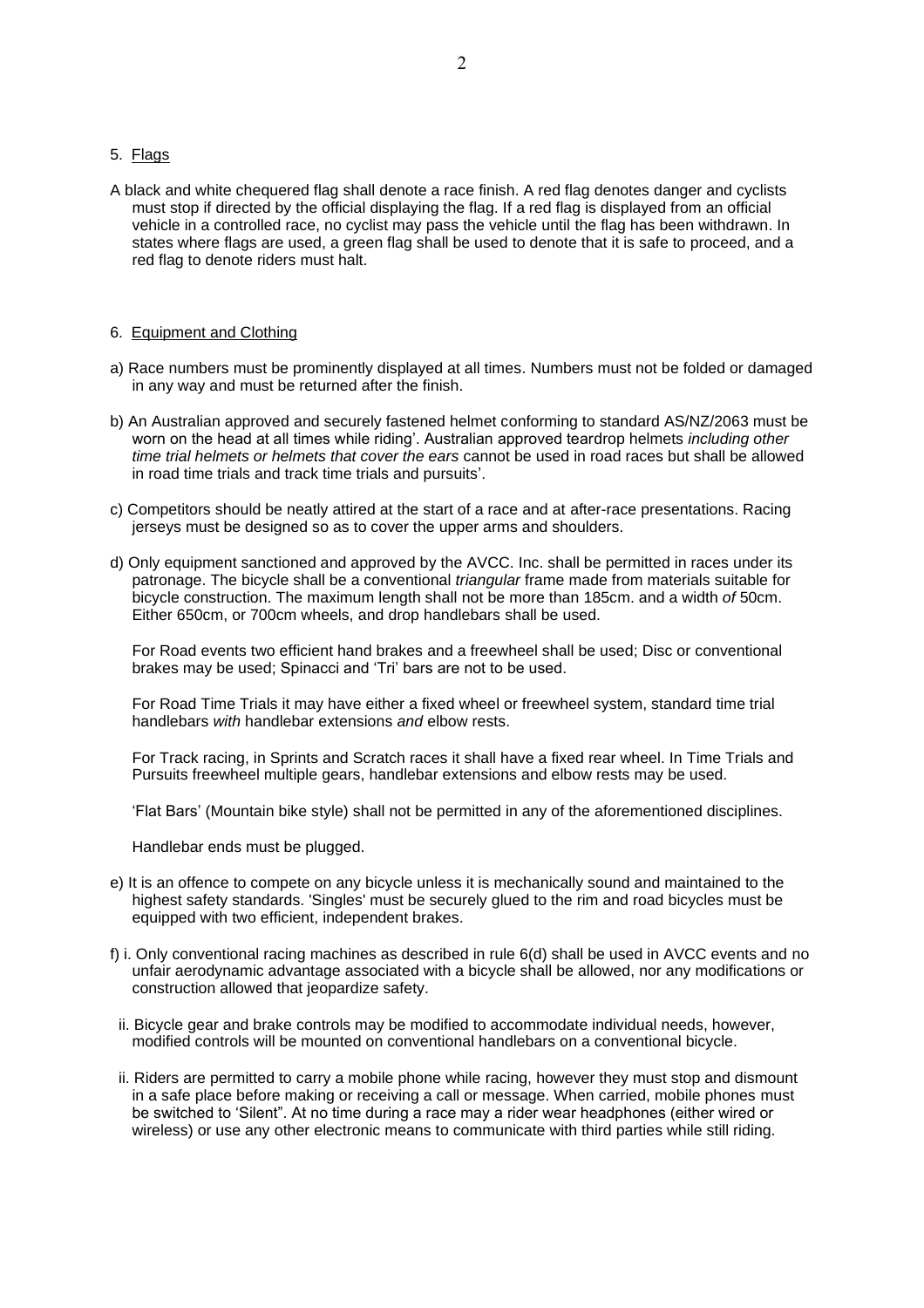#### 7. Mechanical Mishaps

- a) If a mechanical mishap occurs (a puncture, machine damage or a fall) approaching the finish of a race, the competitor may run with or carry the bicycle over the line and still qualify for a finishing prize.
- b) In a criterium race if a mechanical mishap occurs (a puncture, machine damage or a fall), time out shall be allowed. The race referee shall determine the duration of the time out and the information conveyed to the competitors before the race. A competitor taking time out will not be allowed to gain advantage in terms of placing in the field when re-entering the race and must report to the referee to re-enter the race. Any rider who has been lapped by his/her own grade shall withdraw from the race at the showing of two laps to go board, or at the discretion of the referee. No rider shall take assistance from any grade other than his/her own. In the event of a breakaway lapping their grade, the sprint for minor places will be at the discretion of the referee.

## 8. General Racing Rules

- a) All competitors must abide by the State/Territory traffic laws, which include keeping to the left of the carriageway on open roads and not crossing any white lines. Competitors should avoid unnecessarily obstructing other traffic.
- b) Dangerous riding, including the practice of saluting by removing one or both hands off the bars at a finish, will not be tolerated and the referee shall discipline any rider whom he/she deems to be guilty of this practice, or any other act that endangers other riders or road users.
- c) At any time during a race anyone suddenly veering, pushing or pulling, or in any other way causing dangerous obstruction shall be penalized. When a sprint occurs the sprint rules shall apply whereby sprinting riders shall keep to a straight line.
- d) Competitors who receive outside assistance during a road race, such as holding onto or receiving pace from a moving vehicle or from non-or retired competitors or who receive refreshments or bike assistance (unless specifically sanctioned beforehand by the race referee) shall be disqualified.
- e) A competitor who is lapped or caught by another grade other than his/her own in a scratch race must not interfere with, or assist any other competitor nor participate in any sprints. The lapped rider must give way to the passing rider or group. It is a serious offence to sit in a bunch or share pace once lapped.
- (f) Officials and riders are deemed to be always under control of the race referee from the time that he or she enters, and remains present, in the event precinct.
- g) Riders are requested to be in their start position five-minutes before their allocated start time.

## 9. Penalties

- a) Any riders breaching the above general racing rules shall be liable for a fine, disqualification, suspension or any combination of the three at the discretion of the referee.
- b) Any competitor fined by any club or State/Territory body shall not be permitted to compete in any race under any body affiliated to the AVCC until such time as the penalty or suspension has been finalized.
- c) Penalties shall be set by the relevant State/Territory body. In AVCC championships the penalties of the promoting State/Territory body shall apply.
- d) Appeals against a Referee's decision shall be made in writing within thirty minutes of the decision being announced to the competitor or member. A deposit of \$50 shall be paid and may be forfeited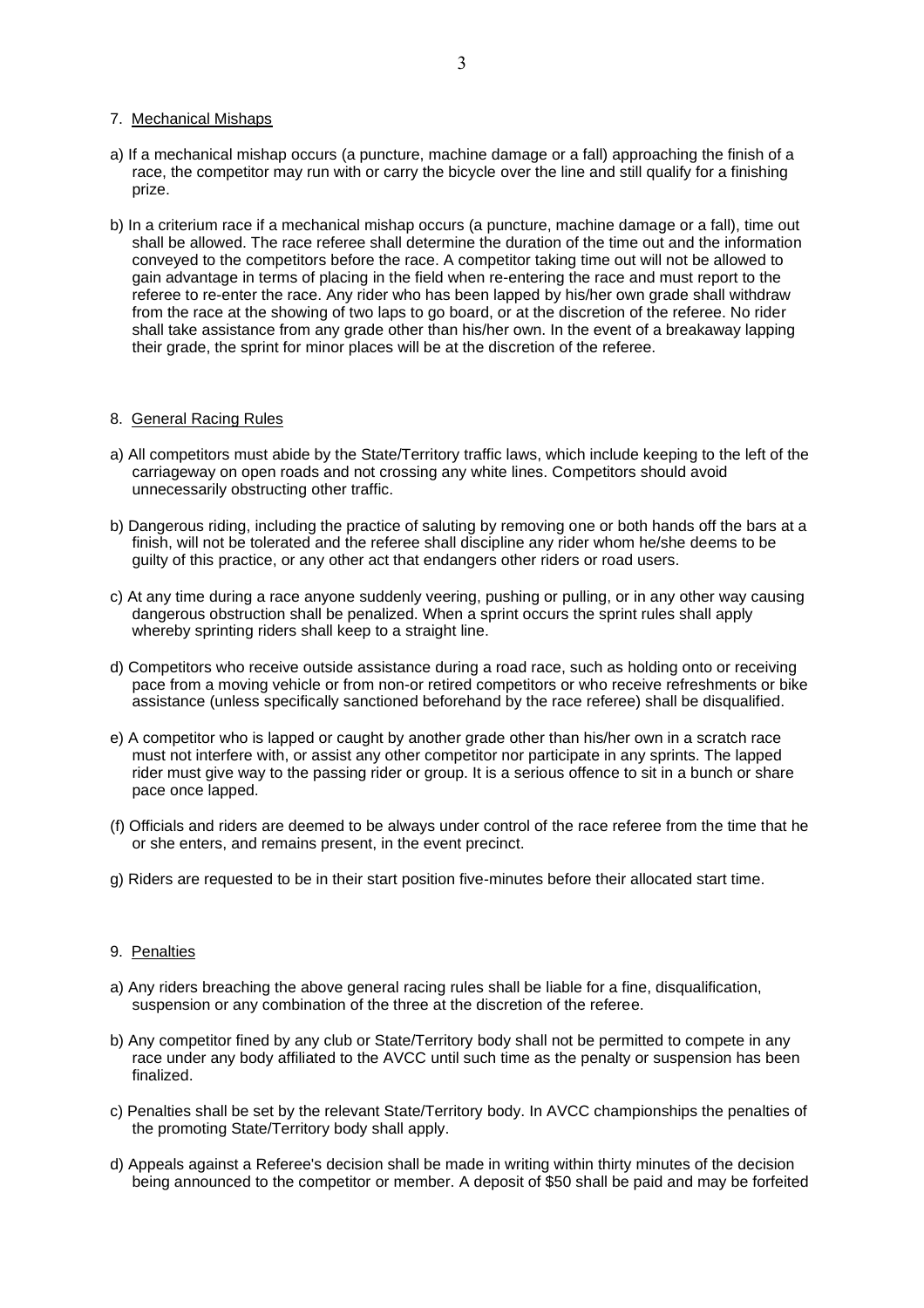if the appeal is considered frivolous. The appeal board shall consist of three persons including and appointed by the most senior AVCC or State or Territory Referee present, providing that none are involved in any way with the dispute.

e) Following the receipt of an appeal, the Appeal's Board must arrange for a meeting of the person making the appeal and the appeals board as soon as possible after the appeal has been lodged.

#### 10. Prizes & Positions

- (a) Competitors who believe they have qualified for a prize shall claim their placings with the claims stewards immediately after the finish. Prizewinners shall attend prize-giving ceremonies unless they have been granted dispensation by the race organizer.
- (b) In the event of a rider or riders being disqualified in a race, the referee at his or her discretion, will move the next placed rider or riders up to take the place or places of the disqualified rider or riders*.*

#### 11. Medical Certificates

(a) A medical certificate is required when a member returns to competition after serious illness or injury.

## **AUSTRALIAN VETERAN CYCLING COUNCIL INC.**

#### **TIME TRIAL RULES**

- a) The Time Trial shall be preferably held on an out and home course.
- b) It is recommended that riders be graded, youngest starting first, through to oldest starting last.

\* In Championships, riders shall be graded in five-year age groups.

- c) It is recommended that females start after the completion of the men
- d) It is recommended that riders start at one-minute intervals, and shall be held up by a steward at the start.
- e) If a rider misses his/her start position, then a corresponding time-gap will be left. Under no circumstances will a rider be moved up. Each rider will start at his/her allocated start time. If he/she misses their start, their time will commence at the advertised time, and his/her time will be calculated from the original start position. A rider missing his/her start will be required to stop at the start line and put one foot on the ground before commencing. No flying starts will be permitted.
- f) Riders are requested to be in their start position five-minutes before their allocated start time.
- g) Once they have left the starter's hands, no mechanical failures or punctures will allow a restart.
- h) Once the race has commenced, if a mechanical mishap or puncture occurs to a rider who has not started, that rider must approach the Referee. The Referee may start that rider at the rear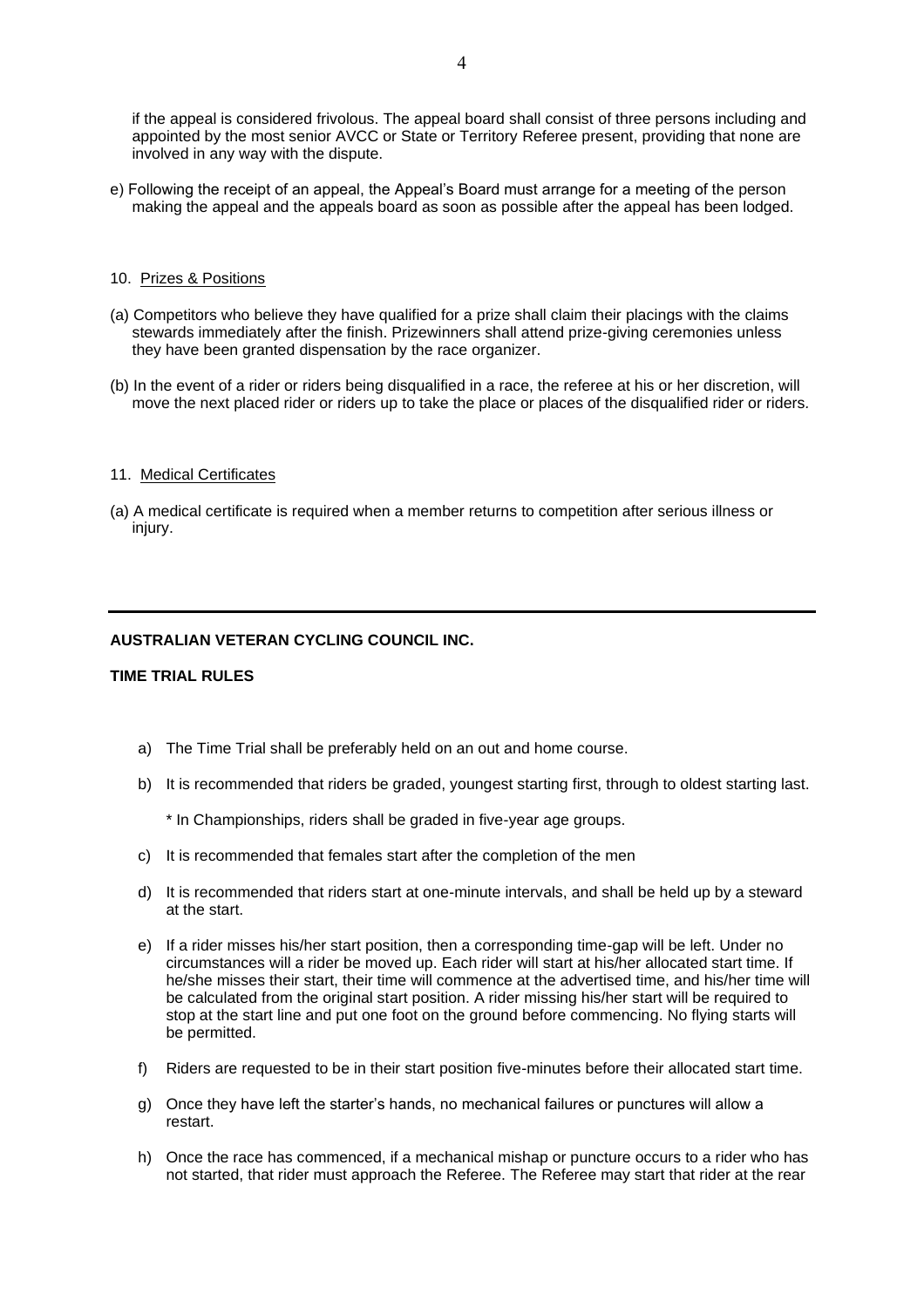of the field. The Referee will advise the timing stewards of the rider's number. The rider's time will be calculated from this revised position.

- i) During the course of the race, a rider must ride alone and unassisted, and shall not take shelter from another rider or vehicle. When overtaking another rider, he/she must pass as widely as safety will permit, and the overtaking/overtaken rider must not receive any drafting benefit from the other rider. When the overtaken rider has been passed, he/she shall drop back at least twenty metres.
- m) The age-standards shall be based on the Australian Time Trial Association's standards (ATTA) as periodically revised.

\*\* In the Australian Championships, the Mockridge Cup Time Trial *shall* be 25km. The handicap section will be calculated from the Age Standards as calculated for the individual rider's age.

The rider with the best adjusted Standard Time will be deemed the winner of the Mockridge Cup section.

## **AUSTRALIAN VETERAN CYCLING COUNCIL INC.**

# **CRITERIUM RACING RULES AND REGULATIONS**

# **1. General**

- a) In criteriums, the general racing rules and regulations shall apply including those rules relating to dress, race conduct and equipment.
- b) Officials and riders are deemed to be always under control of the race referee, from the time they enter, and remain present in the event precinct.
- c) While criteriums are generally held on closed circuits, if the criterium is held on an open road, all competitors must abide by the State/Territory traffic laws applicable to that state, which include keeping to the left of the carriageway and not crossing any white lines. Competitors should avoid unnecessarily obstructing other road users.
- d) Dangerous riding, including the practice of saluting by removing one or both hands off the bars in a finish, will not be tolerated and the referee shall discipline any rider whom he/she deems to be guilty of this practice, or any other act that endangers other riders or road users.
- e) At any time during a race that a sprint occurs the sprint rules shall apply whereby sprinting riders shall keep to a straight line. Anyone suddenly veering, pushing or pulling, or in any other way causing dangerous obstruction shall be penalized.
- f) Riders must report to the starter and line up for the start five minutes before their allotted time of start.
- g) The following, based on time, shall apply for national championships, distance will be subject to circuit size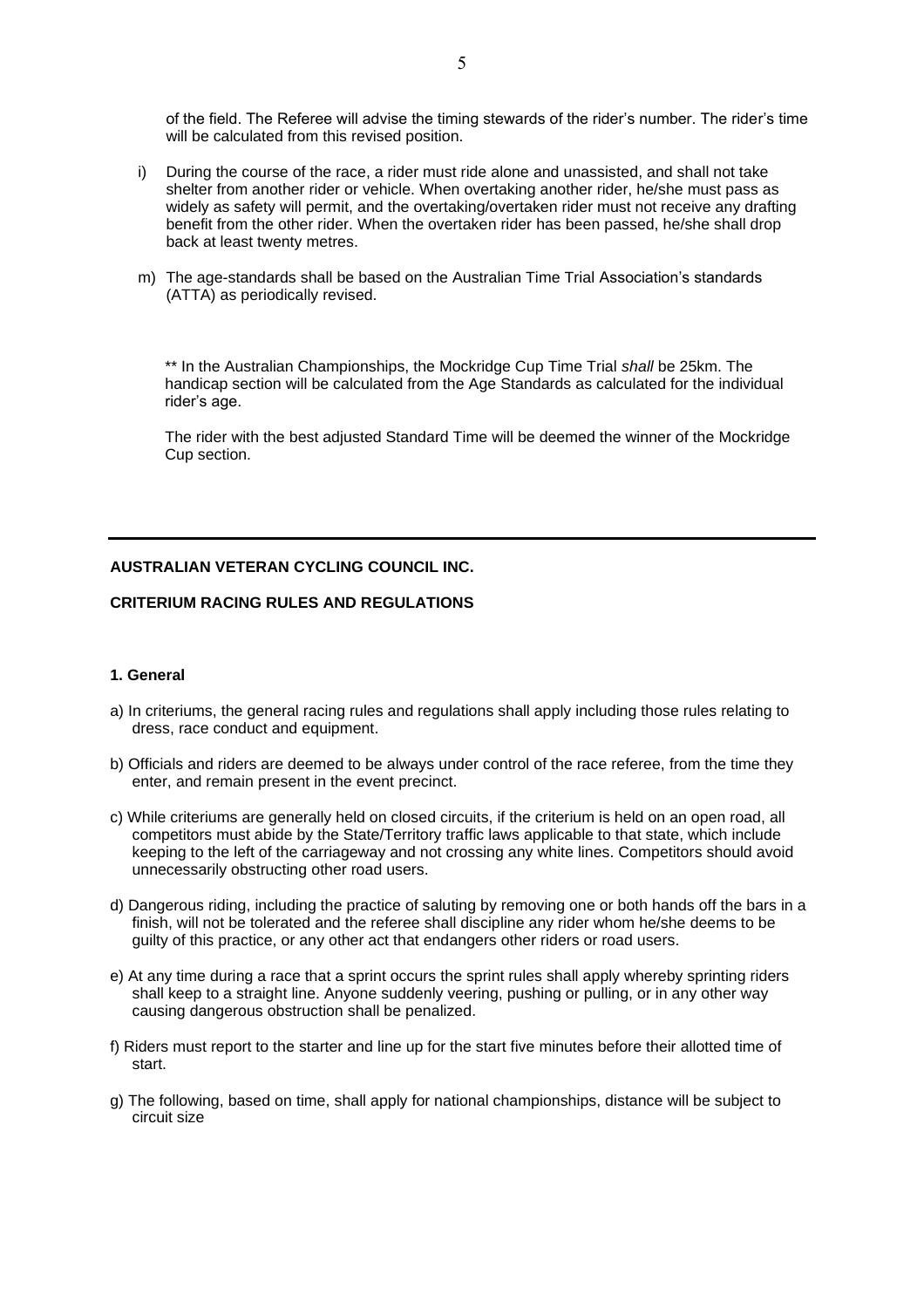# *Male riders*

| 70 years and over | 25mins | plus 1 or two laps* |
|-------------------|--------|---------------------|
| 65-69 years       | 30mins | plus 1 or two laps* |
| 60-64 years       | 30mins | plus 1 or two laps* |
| 55-59 years       | 35mins | plus 1 or two laps* |
| 50-54 years       | 35mins | plus 1 or two laps* |
| 45-49 years       | 40mins | plus 1 or two laps* |
| 40-44 years       | 45mins | plus 1 or two laps* |
| 35-39 years       | 45mins | plus 1 or two laps* |
| 30-34 years       | 45mins | plus 1 or two laps* |

# *Female riders*

| 70 years and over | 25mins | plus 1 or two laps* |
|-------------------|--------|---------------------|
| 65-69 years       | 30mins | plus 1 or two laps* |
| 60-64 years       | 30mins | plus 1 or two laps* |
| 55-59 years       | 30mins | plus 1 or two laps* |
| 50-54 years       | 30mins | plus 1 or two laps* |
| 45-49 years       | 40mins | plus 1 or two laps* |
| 40-44 years       | 40mins | plus 1 or two laps* |
| 35-39 years       | 40mins | plus 1 or two laps* |
| 30-34 years       | 40mins | plus 1 or two laps* |

\* The number of additional laps (either one or two) shall be at the discretion of the organizer and will be based on the size of the circuit.

#### 2) Race procedures

a) The timing for the finish will be determined by the decision of the timekeeper and referee.

- b) A lap board presenting 2 laps to go shall be shown to all competitors, and a bell shall be rung to signify the final lap of the race.
- c) The finish of a race shall be judged by one or more finish line officials and/or determination based on a camera recording of the finish and/or determination based on an electronic timing system (for example Orion or MyLaps transponders). The referee shall determine the location of the pit area for spare wheels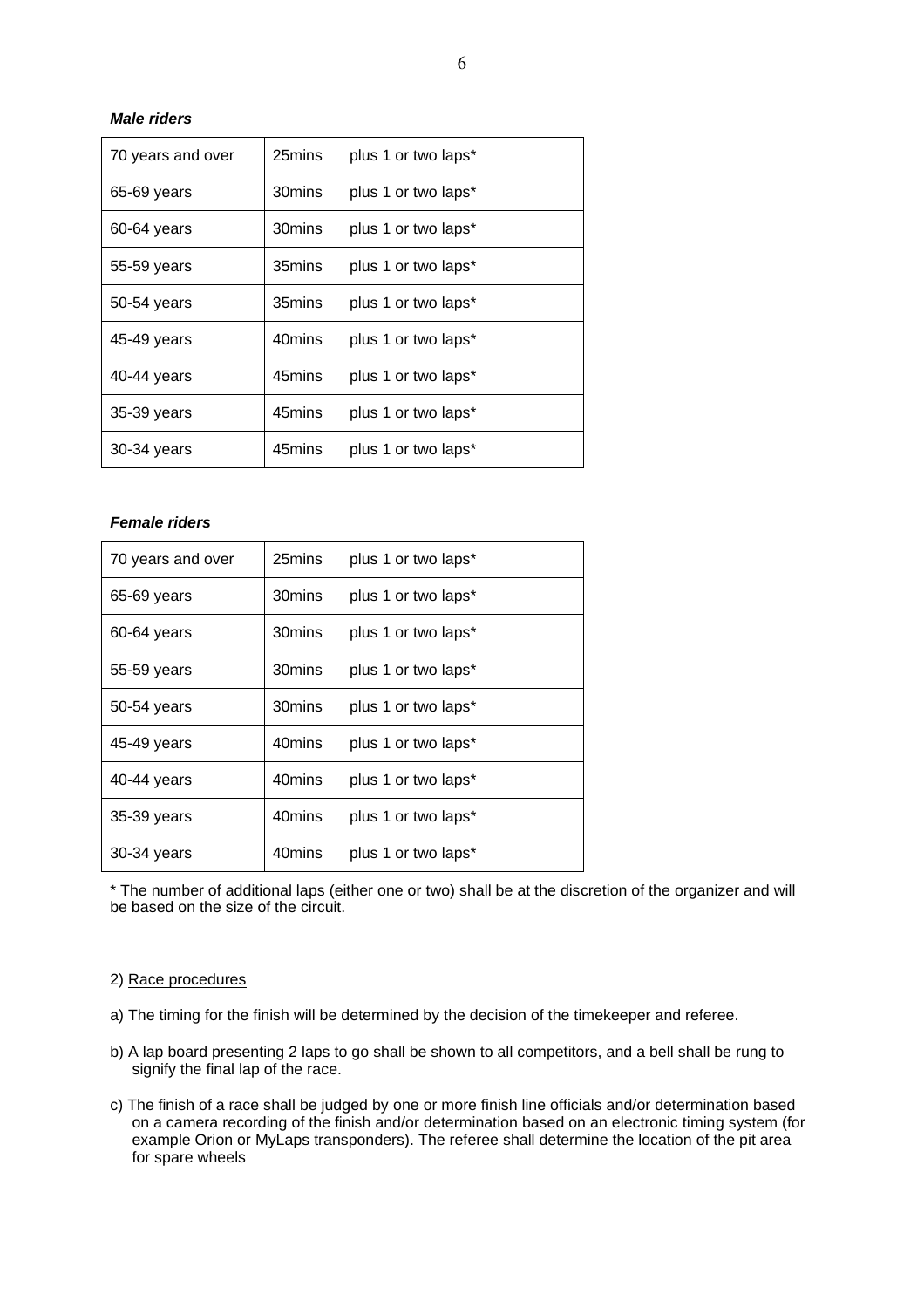- d) If a mechanical mishap occurs during the course of a race (a puncture, machine damage or a fall), time out shall be allowed, although this will not be allowed if the rider is in the final two laps of the race. The race referee shall determine the duration of the time out and this information conveyed to the competitors at the race start. A competitor taking time out will not be allowed to gain advantage in terms of placing in the field and must report to the referee before re-entering the race.
- e) Any rider who has been lapped by his/her own grade shall withdraw from the race at the showing of the two laps to go board, or at the discretion of the referee unless they are riding for a placing, and will then be allowed to continue.
- f) No rider shall take assistance from any grade other than his/her own.
- g) In the event of a breakaway lapping their grade, the sprint for minor places will be at the discretion of the referee. A competitor who is lapped or caught by another grade other than his/her own grade, must not interfere with, or assist any other competitor nor participate in any sprints. The lapped rider must give way to the passing rider or group. It is a serious offence to sit in a bunch or share pace once lapped.
- h) Competitors who receive outside assistance during a criterium such as holding onto or receiving pace from a moving vehicle or from non-or retired competitors or who receive refreshments or bike assistance (unless specifically sanctioned beforehand by the race referee) shall be disqualified.
- i) A black and white chequered flag shall denote a race finish. A red flag denotes danger and cyclists must stop if directed by the official displaying the flag.

## **AUSTRALIAN VETERAN CYCLING COUNCIL INC.**

## **ROAD RACING RACING RULES AND REGULATIONS**

Age Groupings for Road Championships shall be as follows:

## *Male riders:*

30-34, 35-39, 40-44, 45-49, 50-54, 55-59, 60-64, 65-69, 70–74 years and in five-year age groupings thereafter.

## *Female riders:*

30-34, 35-39, 40-44, 45-49, 50-54, 55-59, 60-64, 65-69, 70–74 years and in five-year age groupings thereafter.

Championships' venues shall be decided Special or Annual General Meetings 24 months in advance.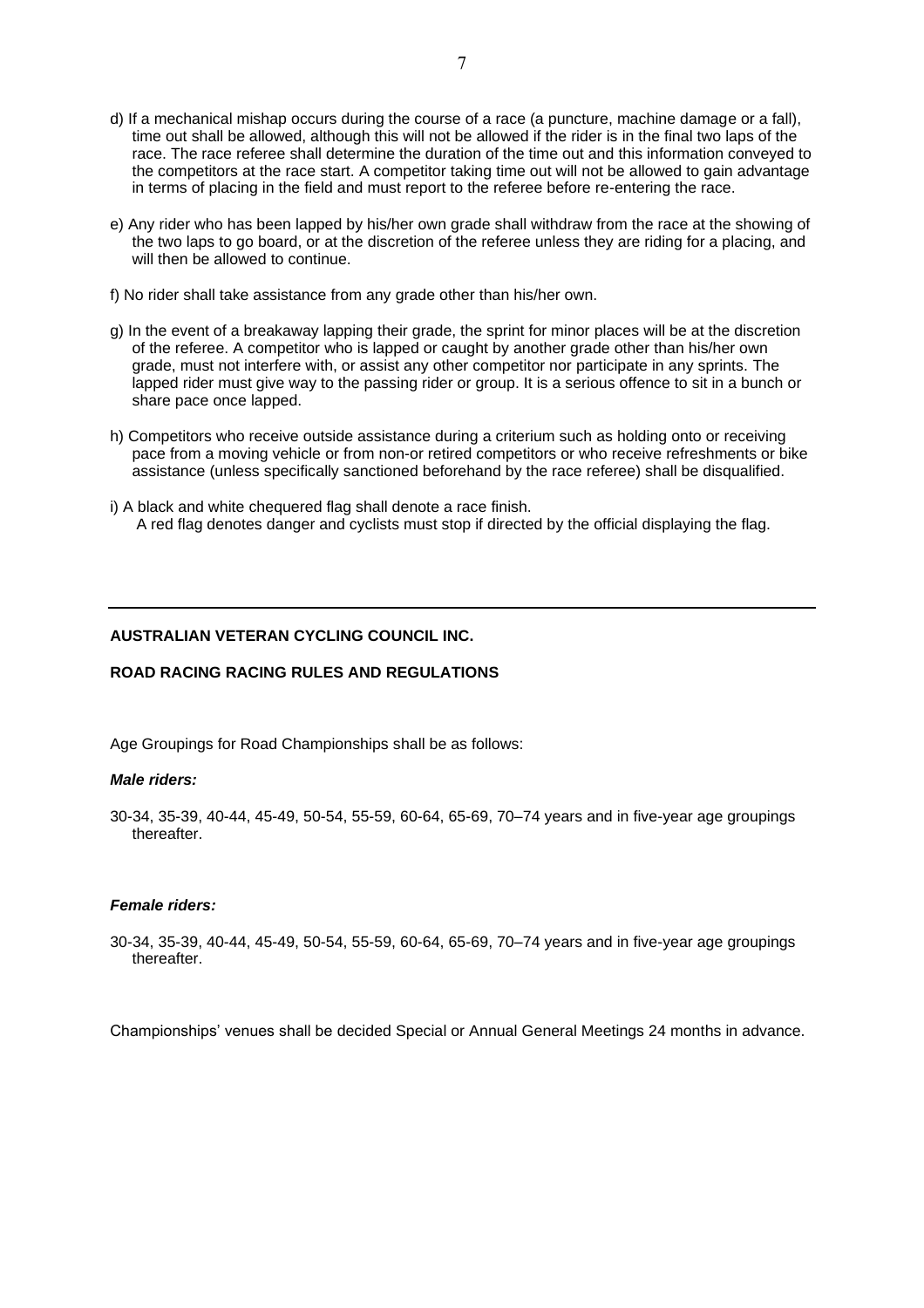Road Championship distances may be:

# *Male riders*

| 35 km  | 80 years and over |  |
|--------|-------------------|--|
| 50 km  | 75-79 years       |  |
| 55 km  | 70-74 years       |  |
| 65 km  | 65-69 years       |  |
| 65 km  | 60-64 years       |  |
| 75 km  | 55-59 years       |  |
| 75 km  | 50-54 years       |  |
| 85 km  | 45-49 years       |  |
| 85 km  | 40-44 years       |  |
| 100 km | 35-39 years       |  |
| 100 km | 30-34 years       |  |

## *Female riders*

| 45 km | 70 years and over |
|-------|-------------------|
| 45 km | 65-69 years       |
| 45 km | 60-64 years       |
| 60 km | 55-59 years       |
| 60 km | 50-54 years       |
| 60 km | 45-49 years       |
| 60 km | 40-44 years       |
| 60 km | 35-39 years       |
| 60 km | 30-34 years       |

- All road distances are approximate and will depend on circuit size and difficulty of the course.
- The promoter shall organize all road championships under age groupings.
- A 25 km Individual Time Trial, a 40 km Road Teams Trial (State Teams), and Criterium Championships may be provided for.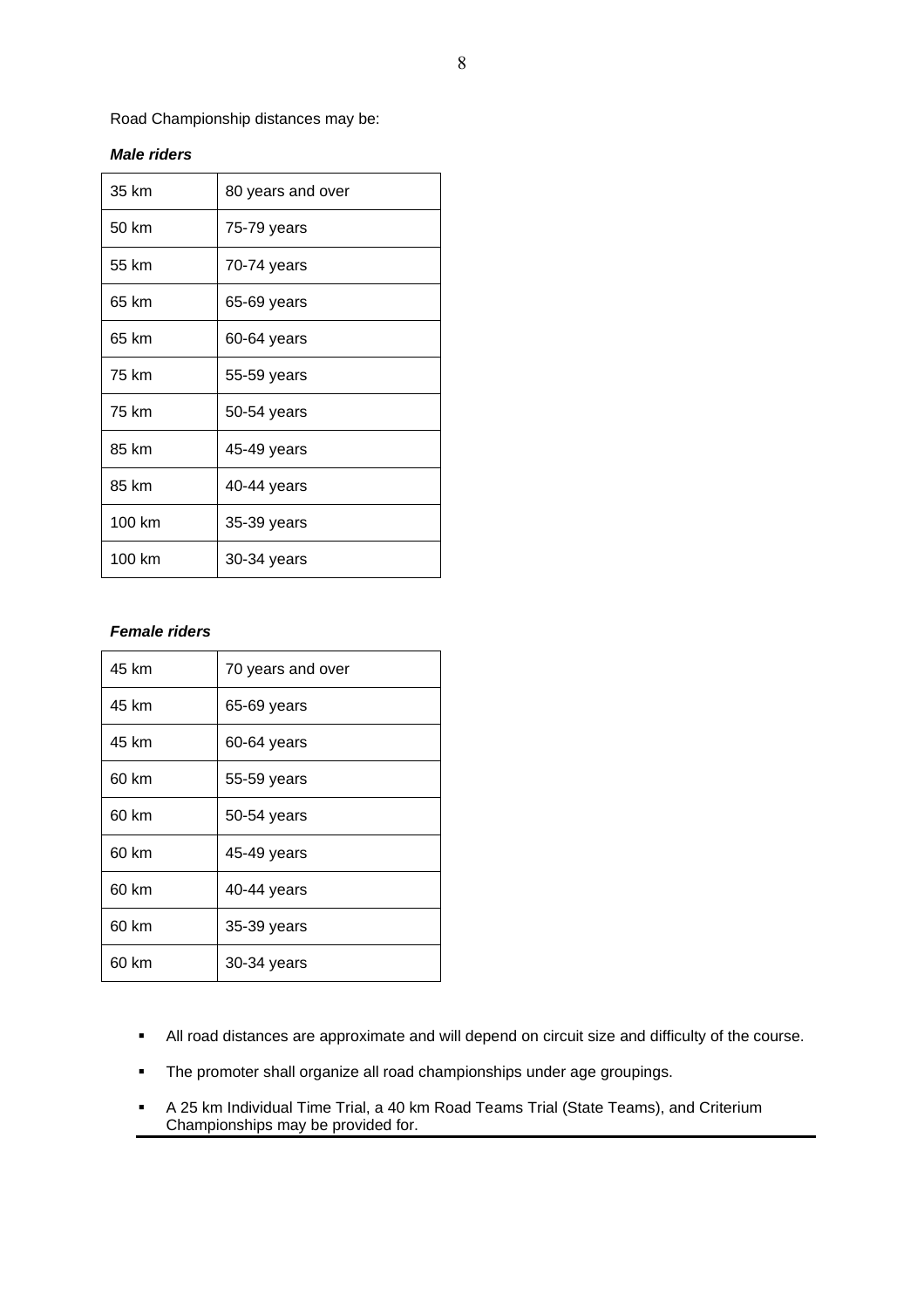## **AUSTRALIAN VETERAN CYCLING COUNCIL INC.**

# **TRACK RACING RULES AND REGULATIONS**

Age Groupings for Track Championships shall be as follows:

## *Male riders:*

30-34, 35-39, 40-44, 45-49, 50-54, 55-59, 60-64, 65-69, 70–74 years and in five-year age groupings thereafter.

## *Female riders:*

- 30-34, 35-39, 40-44, 45-49, 50-54, 55-59, 60-64, 65-69, 70–74 years and in five-year age groupings thereafter.
- Championships' venues shall be decided at Special or Annual General Meetings 24 months in advance.

## *Male Riders:*

| 1,000m Sprint for all Age Divisions                            |
|----------------------------------------------------------------|
| 10,000m Scratch for all Age Divisions up to 54 years           |
| 5,000m Scratch for all Age Divisions over 55 years             |
| 3,000m Individual Pursuit for all Age Divisions up to 54 years |
| 2,000m Individual Pursuit for all Age Divisions over 55 years  |
| 500m Individual Time Trial for all Age Divisions               |

# *Female Riders:*

| 1,000m Sprint for all Age Divisions              |
|--------------------------------------------------|
| 5,000m scratch for all Age Divisions             |
| 2,000m Individual Pursuit for all Age Divisions  |
| 500m Individual Time Trial for all Age Divisions |

All distances are approximate and will depend on the track dimensions.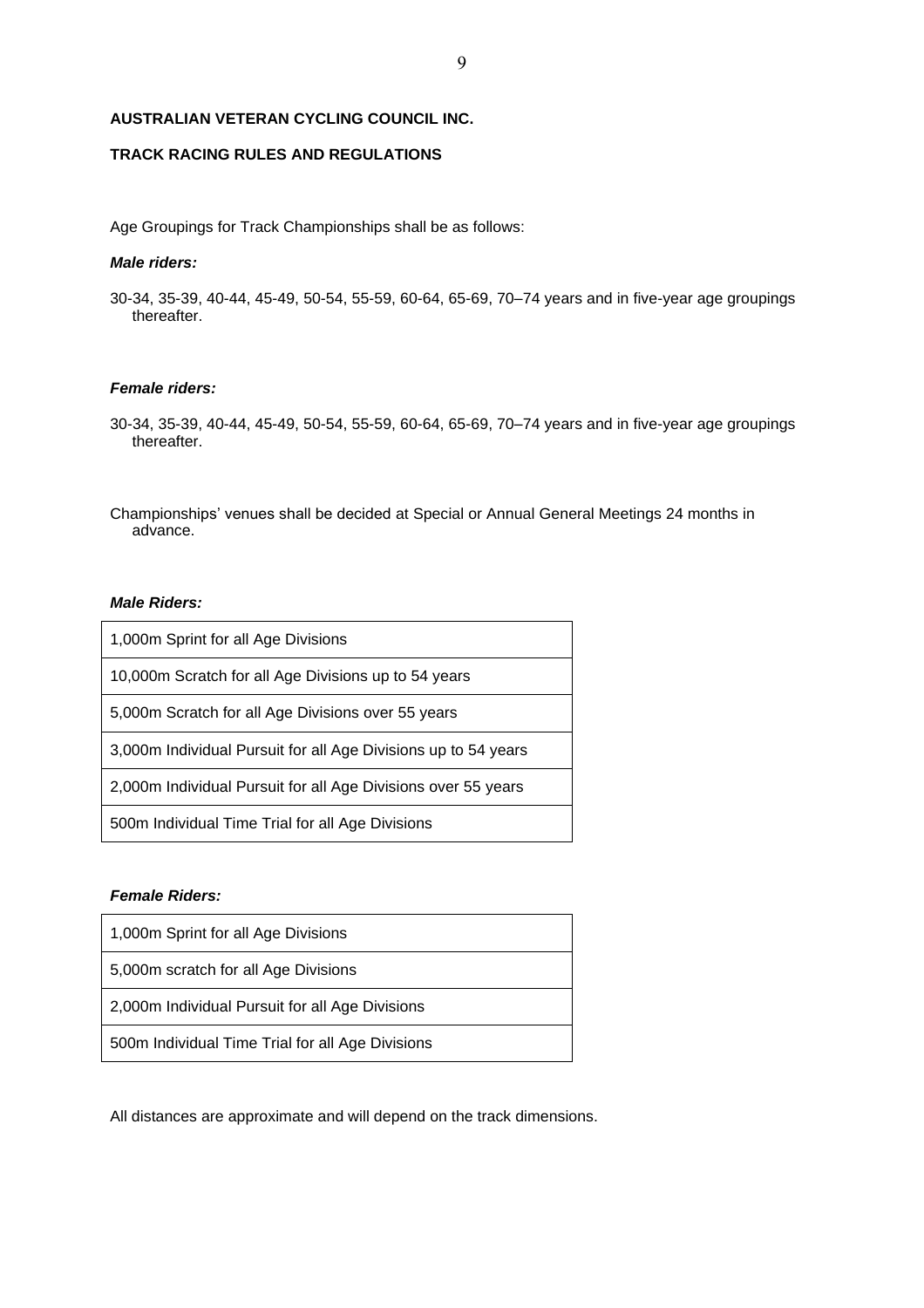#### *Presentations*

All medal presentations should take place as soon after the completion of events as is practically possible. Medal-winners will be expected to be present for the presentation ceremony and the Clerk of Course shall be responsible for ensuring that those involved are ready in time for the presentation.

## *Sprint Racing Rules*

- a) Riders shall be seeded according to the time recorded in a 200metre flying time trial with the fastest being matched in the first instance against the slowest. Riders shall proceed with fastest against slowest to the 1/4 finals and finals. Each of these rounds shall be run as the best of three heats.
- b) Depending on the decision of the organizers, the selection shall be for the top 12 placings, or top 8 placings. In the latter case, riders shall proceed straight to the ¼ finals.
- c) Riders start positions shall be decided after drawing of lots or toss of coin supervised by the Referee in the presence of the riders or their representatives.
- d) For the second round of the sprint the start positions of the riders on the track shall be reversed. If the match goes to three races, start positions shall be determined by the drawing of lots of toss of a coin.
- e) During the final 200m, in a match sprint or a bunch race, even if launched before the final 200m mark, a rider shall remain in his/her lane and shall not overtake a rider on the inside of that rider who is in the sprinters lane. When overtaking, a rider shall ensure that he/she is at least a bicycle length clear before being allowed to drop into the inside lane. Riders shall not be allowed to switch so as to obstruct and prevent opponents from overtaking.
- f) The leader on the track shall not perform a standstill for more than 30 seconds. Any rider doing so shall be disqualified. Stand still will not be allowed in the final lap of the race.

## *Track Time Trials*

- a) Three watches shall be used. Place-getters shall be those who record the three fastest rides. When available, electronic timing may also be used.
- b) Riders must report to the Clerk of the Course and line up for the start five minutes before their allotted time of start. Only if a rider has mechanical trouble after reporting to the Clerk of Course shall a late start be granted. At the decision of the Clerk of Course the rider shall either be placed into a vacant spot, or shall be given a place of start at the end of the age division or field.

#### *Pursuits*

- a) Matches shall be determined by times recorded in the Time Trial (500m as per schedule). The fastest rider will be matched against the second fastest, the third against the fourth, the fifth against the sixth and until all riders have been paired, If there is an odd number of competitors, the slowest rider in the time trial shall ride alone.
- b) In round one, riders will be timed over their respective distances. The fastest four riders will ride a second round with the fastest rider in the first round being matched against the second, and the third fastest against the fourth. The fastest and second fastest shall compete for 1st and 2nd places, and the third and fourth fastest for the 3rd and 4th places. The riders who cross the finishing line first shall be declared the winner. A rider who catches and passes his/her opponent will be declared the winner, though the winner might care to continue so as to obtain a time.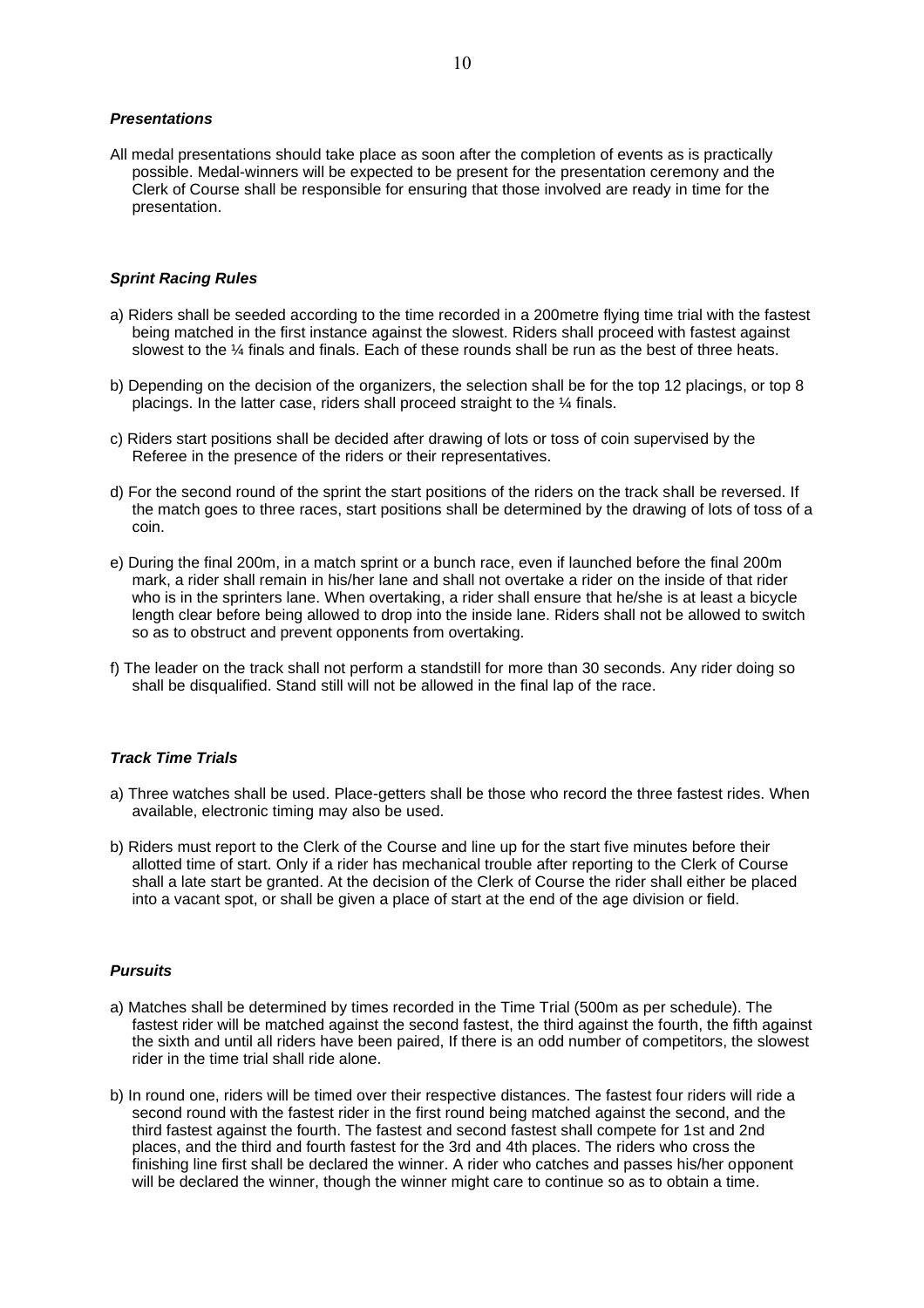c) If there are four or less competitors, the pursuit shall be run as a time trial over one round with the three fastest over the distance being deemed the place-getters.

#### *General Rules*

- 1.Riders shall not carry on their person or bicycle any object that could drop on to the track.
- 2.Riders shall not carry on their person or bicycle any audio communication system or a computer.
- 3.In a time trial or pursuit, riders may if they wish, ride a free wheel. However, they shall not be allowed to change gear once the race has started and shall be disqualified from the race if they do so.
- 4. Any rider holding up the start for reasons not acceptable to the starter shall not be permitted to start.
- 5. In a sprint or bunch race the start shall be signified by a warning to be at attention followed by a pistol or blowing of a whistle. In a time trial the starter shall begin a countdown beginning at 10 seconds and shall signal the start by the word 'go'.
- 6. The starter alone shall judge whether to stop and re-start a race in the case of a false start or incident. Incidents include punctures, equipment failure or breakage. A rider pulling a foot from a pedal in the sprint, time trial or pursuit can, if the starter so deems, have a fresh start. A rider pulling out a foot shall have only one re-start.
- If a fall is caused intentionally the guilty rider(s) shall be eliminated from the race. If the fall is not caused intentionally the referees shall decide whether the race is to be restarted, or whether the race is to be started afresh, or whether it should continue with the same order of positions at the time of the accident. In the case of a breakage, the same rule shall apply.
- 7. At all times, whether there is electronic timing or not, each rider in a pursuit shall be timed manually with two timekeepers placed at the respective finishing lines for each rider.
- 8. In sprint races, time trials and pursuit, each rider shall be supported by a holder. The holder shall hold but not push the rider and shall not shift his/her feet until the rider has been released.
- 9. In a pursuit, an official shall stand beside a rider and shall signal with a green flag when the rider is ready to start.
- 10. In a pursuit the starter shall be positioned in the centre of the track and shall indicate the start by firing a pistol or blowing a whistle after ascertaining that both green flags are being signaled.
- 11. Laps shall be indicated by a lap counter visible to riders. The final lap shall be signalled by the ringing of a bell.
- 12. There shall be three judges at the finish of a race. If available, a camera may additionally be employed and consulted if there is any doubt as to the result. A rider or representative shall be allowed to look at the photo-finish if he/she believes he/she was wrongly placed.
- 13. In a bunch race the first lap shall be neutralized. The race proper will be signalled by the blowing of a whistle. Placings will be given in the final sprint but the overall position will be determined by laps and the finishing order.
- 14. In a bunch race any lapped solo rider overtaken by the main pack must leave the track.